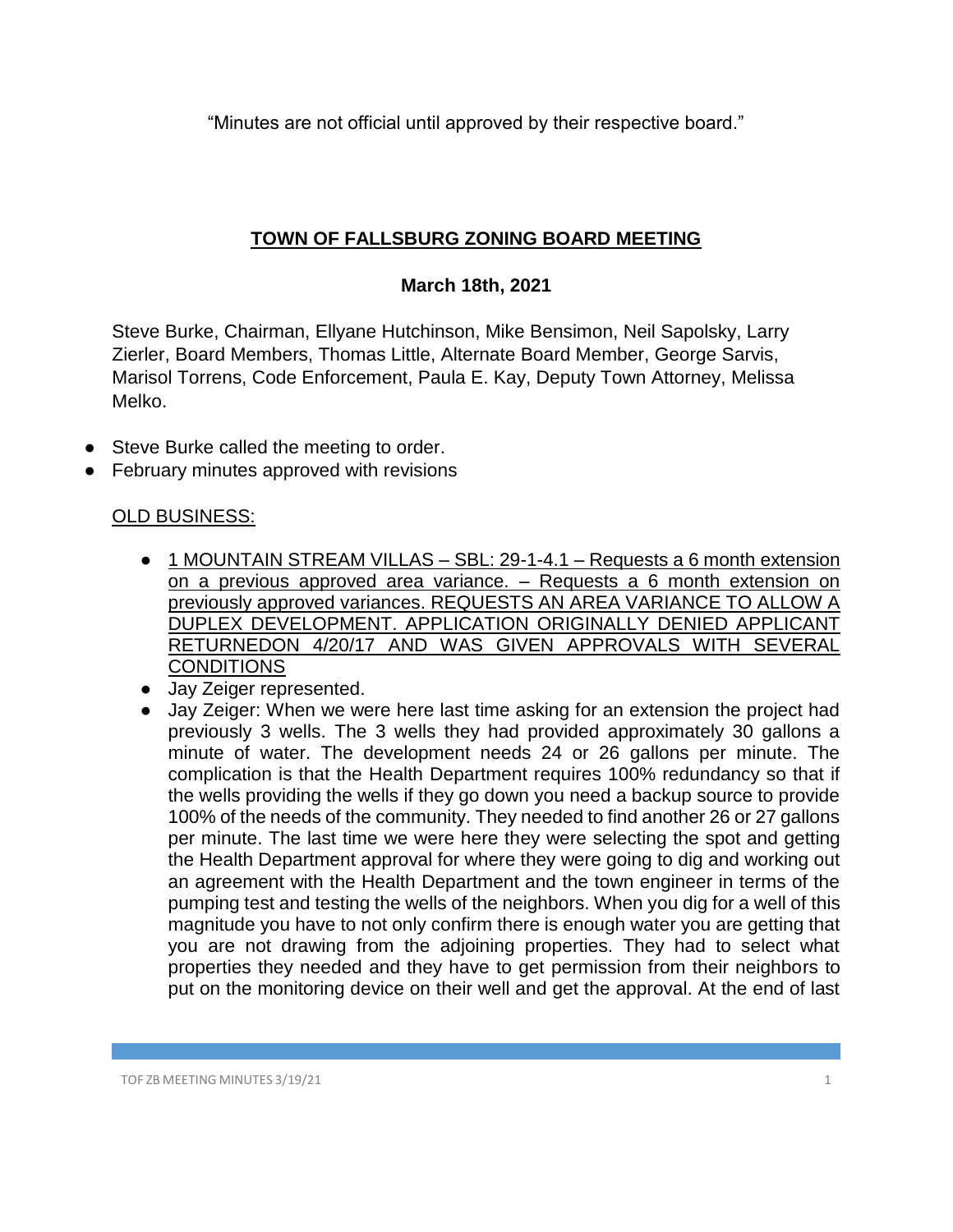week I sent you the report. The 2 new wells were dug in November and December. We received a report dated February 22nd which showed that they had to hydro frack the two new wells and one of the old wells. Together they have 2 combinations of wells and each would provide the 30 gallons needed. This was the big step they had to get past to get to the next level and go to the Planning Board to get the rest of the project approved. Basically we spent the time from the last extension getting the protocols approved, digging the wells, and having the company that did the drilling issue this report. You can see the report is quite extensive and took them some time to do. We are moving in the right direction but we need more time to get there.

- Steven Burke: Any questions for Jay? No? Okay. I will just ask if anybody doesn't want to approve the extension? I have no problem approving the extension. Mike?
- Mike Bensimon: You know how I feel about extensions during the age of Covid. I probably won't allow it in 6 months unless there is something substantial going on. There is a lot of factors including the technical and the pandemic.
- Ellyane Hutchinson: I agree.
- Thomas Little: I agree.
- Steve Altman: I agree.
- Steven Burke: Okay you have your 6 month extension.
- 2. FALLSBURG HOLDINGS SBL: 39-1-65 Requests a 6 month extension on a previous approved area variance. – Requests a 6 month extension on previously approved variances. REQUESTS AN AREA VARIANCE TO REDUCE THE SEPARATION DISTANCE FROM THE ROAD FROM 16 FEET TO 8 FEET, MINIMUM AREA FROM THE REQUIRED 10 ACRES TO 4.75 ACRES, AND REDUCE THE NUMBER OF PARKING SPACES FROM 35 SPACES TO 29 SPACES. REQUESTS AN AREA VARIANCE TO ALLOW THE EXPANSION OF DUPLEX UNITS ON LESS THAN 10 ACRES AND TO REDUCE THE FRONT YARD SET BACK FROM THE REQUIRED 175 FEET TO 87 FEET. APPLICANT IS ALSO REQUESTING A VARIANCE TO ALLOW PARKING IN FRONT.
- Jay Zeiger represented.
- Jay Zeiger: This is on the cusp of being approved. They've been to the Planning Board a number of times. They've done most of the detailed engineering that is required for this project. The detailed engineering was reviewed at least once by the town engineer. I think there is a second set of drawings he is reviewing now. Going back in history a bit when this project first started there were three things needed from the Town Board to move forward. One was a zoning change. That was adopted and approved when the town changed the zoning laws in 2018 or 2019. They also needed an extension of the water and sewer district. Approximately 80% of the project is in the water and sewer district. To do the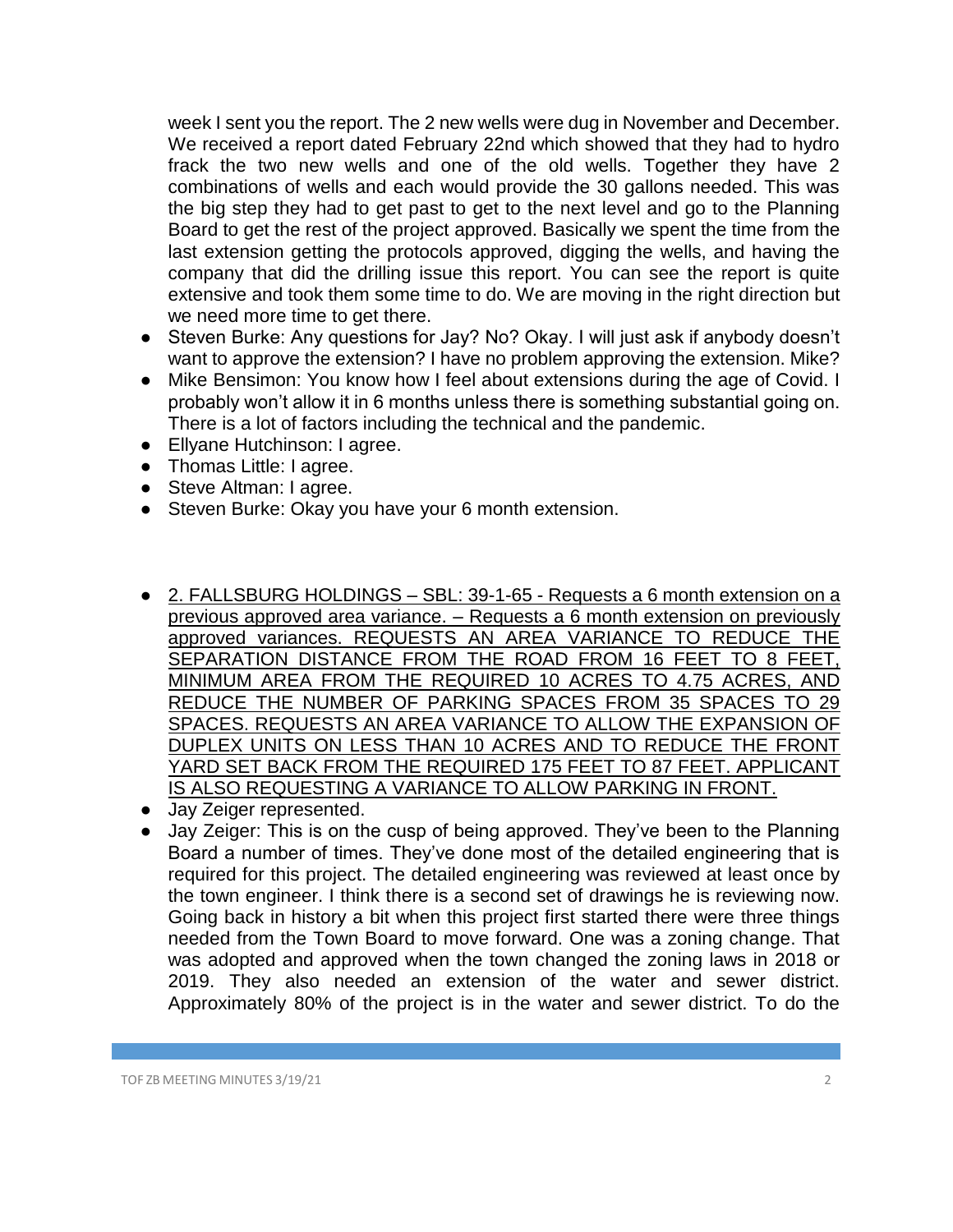project the applicant wanted to do they needed to be 100%. The Town Board gave approval at that time in 2018 or 2019 to go forward and that they would grant the extension. When we were at a workshop on the project about 5 or 6 months ago Mollie had suggested we go back to the Town Board to firm up the extensions and renew their commitment because a lot of water had been allocated since this project started. We wanted to make sure there was still capacity in the town's water and sewer district extensions. Basically we spent about 4 or 5 months with the Town Board. They wanted to see what the project that was being proposed. They asked to see alternate plans of what the project would look like or the viability of the project if the extensions were not granted. They asked for some other design changes. We spent 4 or 5 months with the Town Board. The Town Board in the February meeting renewed the approval of the extension. That hold on the project has been passed. We are now back in front of the Planning Board trying to finish up the engineering and the final pieces of the site plan. I expect within the period of this extension we will finalize and have approval. As an aside we are asking for an extension out of abundance of caution. We also want to keep you informed that we are moving forward in the project but during the process this property was a former bungalow colony. It had multiple buildings on the property that were dilapidated in need of repair. Once we got the zoning change and the commitment for the water and sewer and once we got the variance from you those buildings were removed. The property is in much better shape than it was before we went to you.

- Steven Burke: That's all now in the water and sewer district now?
- Jay Zeiger: Correct that the Town Board has approved extending the water and sewer district for the project. Our engineer is preparing a map plan and report which documents the terms and conditions of the extensions. The geographic area of the extension. The limitations and number of houses. The manner in which the water would be supplied. Once that report is prepared and approved by the town engineer then we have to have a public hearing to discuss the extension. After the public hearing we need to get the town to sign a formal approval resolution which is filed with the county. The hardest point is getting past the Town Board saying yes and then to the engineer to do the map plan and report which he is working on.
- Steven Burke: Any questions for Jay? No? Okay. Another simple vote.
- Mike Bensimon: This is just an extension right? The variance was already done?
- Jay Zeiger: The variance was already granted. The description that is on my agenda is a little more. The variance was to put the caretaker at a closer distance than the setback.
- Steven Burke: So we are just granted the existing variance?
- Jay Zeiger: You are just extending the viability of the existing variance. We are not asking for anything more of that.
- Mike Bensimon: So yes for the same reason before. It looks like it is moving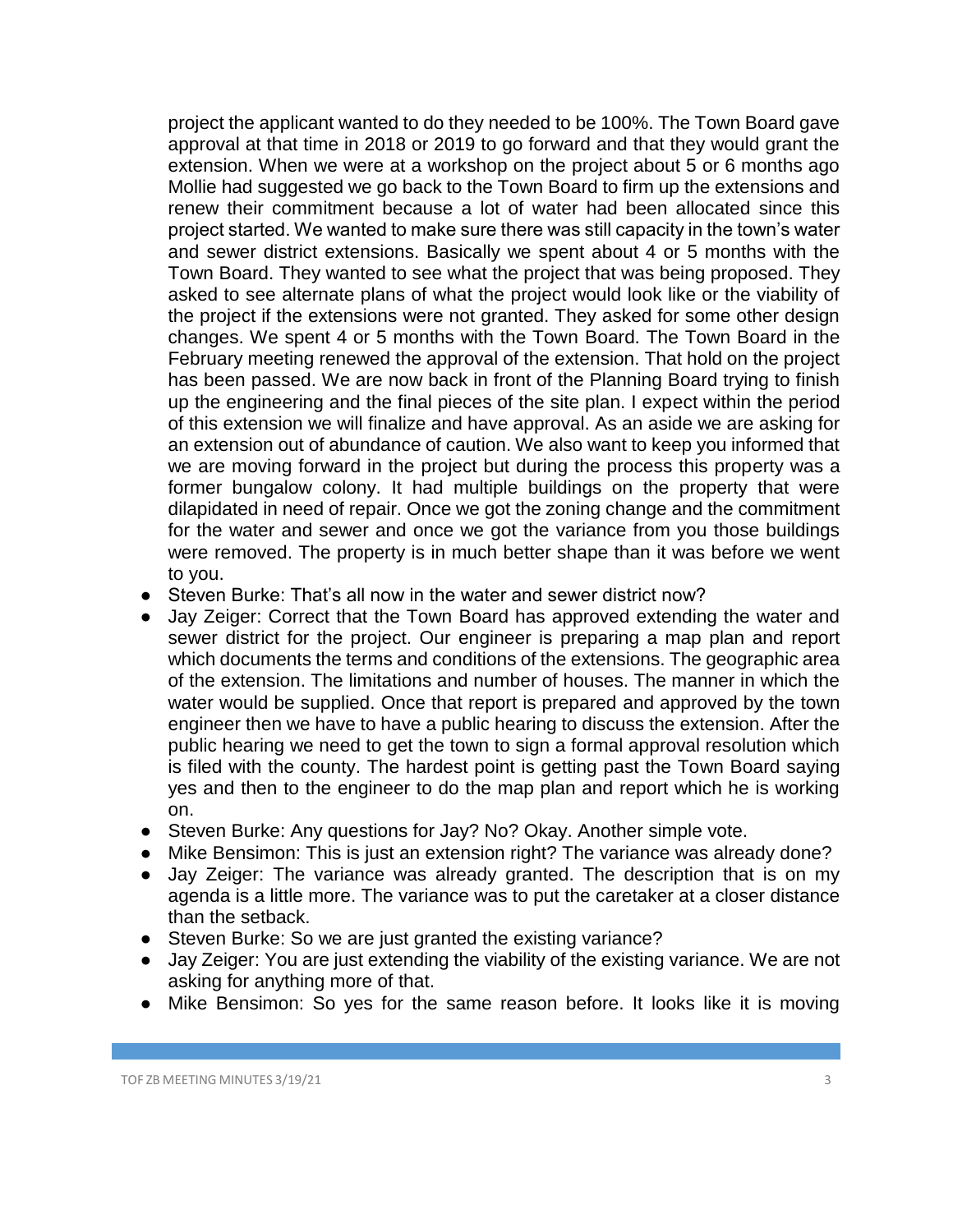forward. The Town Board is looking into it. We might as well let that process go through.

- Ellyane Hutchinson: I agree.
- Thomas Little: I approve.
- Steve Altman: Agree.
- Steven Burke: I also approve. You have your extension.

## NEW BUSINESS:

- 1. DR. SEAN & ALLISON WALL-CARTY SBL: 58B-3-14 Requests an area variance to place a pool in the front yard. Zone: PUD, Acres: 44.89x97. Location: 62 Meadowlark Lane.
- Sean and Allison Wall-Carty represented.
- Steven Burke: This is like an old situation?
- Sean Wall-Carty: Yes.
- Steven Burke: Tell us what we agreed to in the summer.
- Sean Wall-Carty: We agreed to placing the pool at the side yard because of the way the house was facing. We assumed the front door was the front of the house. According to the town code the front of the house is actually what is between the road and the first part that hits that part of the road. We just have to change the language. The position doesn't move. The structure doesn't move. None of the other stuff moves. It is just changing the word side to front.
- Steven Burke: Okay. We discussed this beforehand and we knew what we were looking at. Do you have anything you want to add?
- Sean Wall-Carty: Nope that it is it for now.
- Steven Burke: Anybody have any questions? No? Okay. Proof of mailings?
- George Sarvis: All good. No violations.
- Steven Burke: Even better. If there is no one from the Board that wants to ask questions I will open it to the public.
- Lauren Decozi: I am the neighbor. I am here to speak about the variance I understand they were not granted the last time they came before you because front yard variances were never approved. I would like you to, before you vote on this or take another look at it, that you look at the photographs I sent. The structure that was built around the temporary pool is crooked, not plum, not level. It moves when the wind blows. It was left there all winter even though the pool was taken down. It is a very unsightly situation that can be seen from the road because it is in the front yard. I forwarded you some photographs to George this afternoon and I was hoping that all of you could see them prior to deciding on this variance again. It was my understanding there was never a variance granted in a front yard in the woods. Am I correct?
- Steven Burke: This variance was granted for the position of where the pool is. The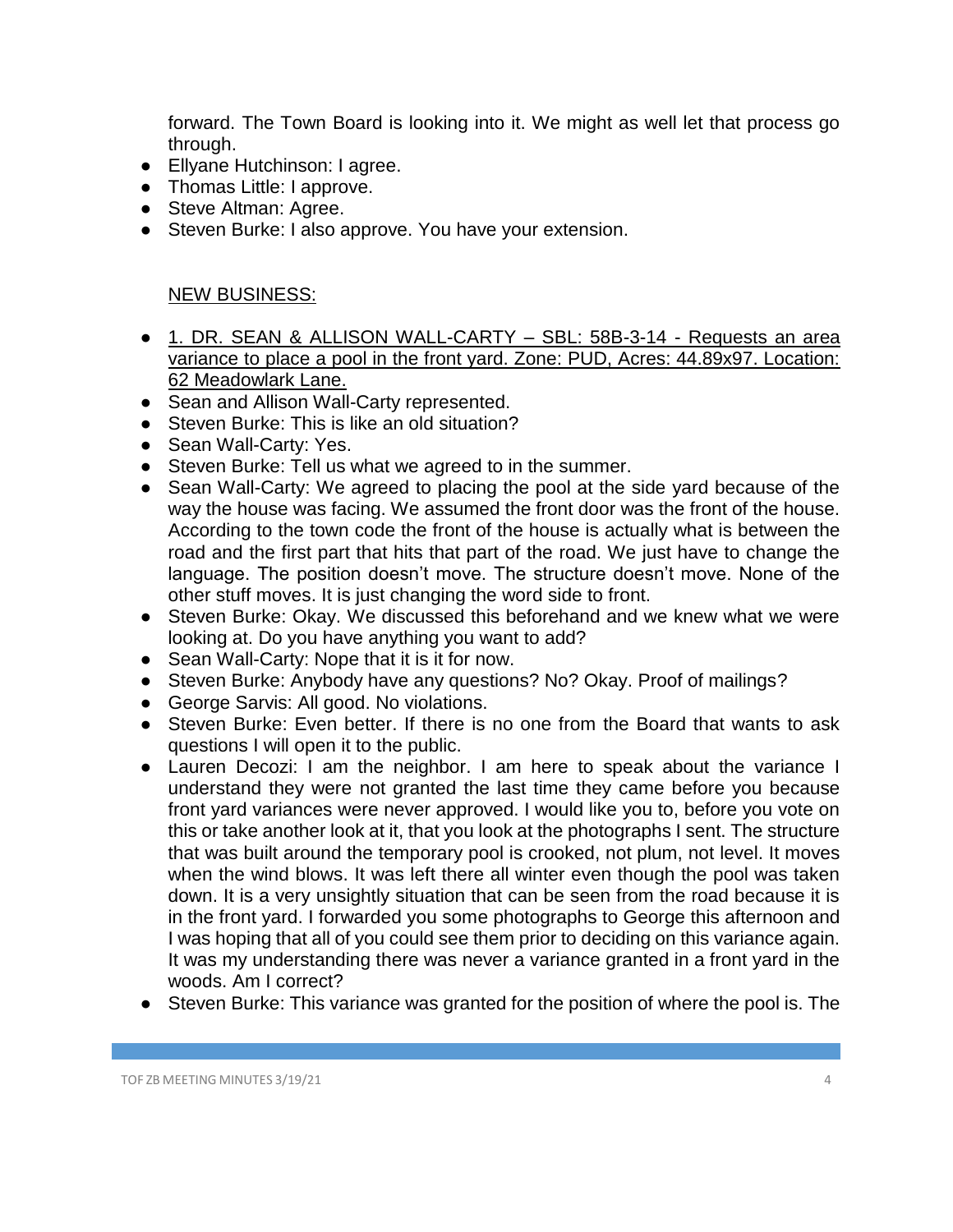wording was different which is why they are back here now.

- Lauren Decozi: It still does not take away from the fact that the location of the pool is right near my basement window. If the pool were to breach my basement would be flooded. There's no question. Last summer by the end of the summer one of the stanchions on the pool was at an angle and it looked stressed after the entire summer of the pool being used. I was very concerned about it breaking.
- Steven Burke: Did it break?
- Lauren Decozi: It did not. I would at least request everyone look at the photographs. It really is unsightly. It was left this way all winter.
- Steven Burke: Let me ask. Did all the Board members get to look at the photographs?
- Lauren Decozi: I don't believe they have. I forwarded them to George today.
- Steven Burke: What time did you forward them?
- Lauren Decozi: Sometime in the early afternoon.
- Steven Burke: That may not enough time for people to look at it. Maybe not everybody did.
- Lauren Decozi: Did anybody see the photographs?
- Steven Burke: I did not.
- Thomas Little: I did not either.
- Lauren Decozi: I would request that you at least look at the photographs before you make your decision.
- Steve Altman: Did we grant the variance based on the pool would be taken down in the fall?
- Steven Burke: It is a temporary pool yes.
- Lauren Decozi: It is not a small pool. It holds a lot of water. It is not made of rubber. I'm not saying it isn't strong enough to hold the water that is there. It is a lot of water there. The fence around it was not done professionally. It is really unsightly.
- Steven Burke: Would you feel better if the applicant decided that they would put a stronger structure?
- Lauren Decozi: No. It is not about the strength of the structure it is the design of the structure.
- Steven Burke: You just said the structure was shoddy.
- Lauren Decozi: When the wind blows it moves. To me it was not installed properly. I don't know if footings are required when you put in a fence of this kind.
- Steven Burke: If they agreed to put something strong around the pool would that alleviate the concern?
- Lauren Decozi: The water would still go through and damage my property.
- Steven Burke: So the structure of the fence is not an issue. You don't want it there no matter what?
- Lauren Decozi: I think if you looked at it you wouldn't want it there either.
- Steven Burke: I am trying to see if we can come to a compromise.
- Lauren Decozi: It is a very tight space. The property lines in the community are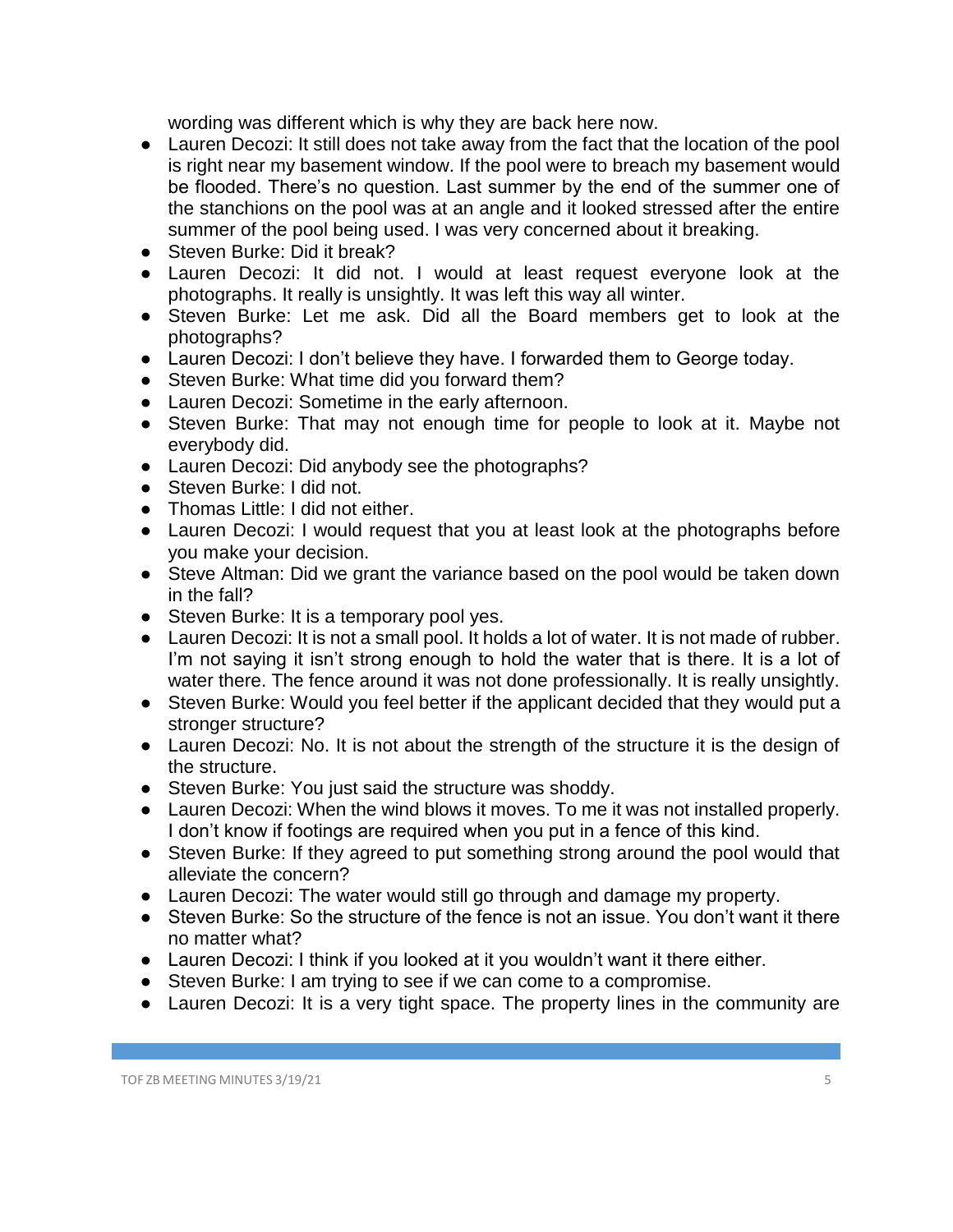whacko. It is less than 5 feet from my property line. The planters Mr. Carty put there are on my property line.

- Steven Burke: That doesn't have anything to do with the planets.
- Lauren Decozi: The pool is very close to my property line also hence the need for a variance. It is less than 15 feet from my property line.
- Steven Burke: Okay. Is there anything else you'd like to tell us?
- Lauren Decozi: Only that I wish you would look at the photographs.
- Steven Burke: Okay thank you.
- Lauren Decozi: You're welcome and thank you. I am grateful to be able to participate in this meeting.
- Steven Burke: Anybody else from the public?
- William Johnson: I am a neighbor of Dr. Wall-Carty and Allison as well. I wanted to publicly support their application as well. It is my understanding that the variance has already been granted. There are some wording issues right that are being worked on. I want to give them my support in the fact that I have heard the complaint. I am weighing the complaint versus some of the benefit that is coming. The tough time that the entire community is having. The residents of Fallsburg have lost all of our town facilities which included 2 pools. We are able to get back outside at this point but we don't know if the pools will open. The Wall-Carty's are providing a great service. Not for just their family they have invited many families there. I believe that should be weighed in with the decision as well.
- Steven Burke: Anybody else?
- George Sarvis: We reviewed the pictures the neighbor sent and the previous temporary pool was provided with a temporary barrier that did not survive the winter. If and when this new application is granted and the building permit is granted it will have to comply with all the applicable New York State rules of property maintenance section 303 which would dictate the size of the fence, the size of the holes if it was chain link, and the materials used. What is there now is not necessarily going to be what will be approved with the building permit. Keep in mind it was Covid last year and everything was approved on a temporary basis. That permit was open and closed. It is time for a new permit for the permanent placement of the pool which will be compliant with all the applicable codes.
- Steven Burke: I just know that if it is approved that they comply with section 303. Okay. Anybody else want to say anything?
- Marisol Torrens: I second what George said. It was something temporary. All the parks and the pools are closed as well. I am a parent as well. The kids drive us nuts at home so something that could distract their mind and relax them is a good thing. At least he put up a fence. I have seen other places that did not put up a fence. Once he gets the new permit it has rules and regulations that have to be followed.
- Steven Burke: Okay thank you. Anybody else from the public? No? Okay. We will close the public portions. Board comments?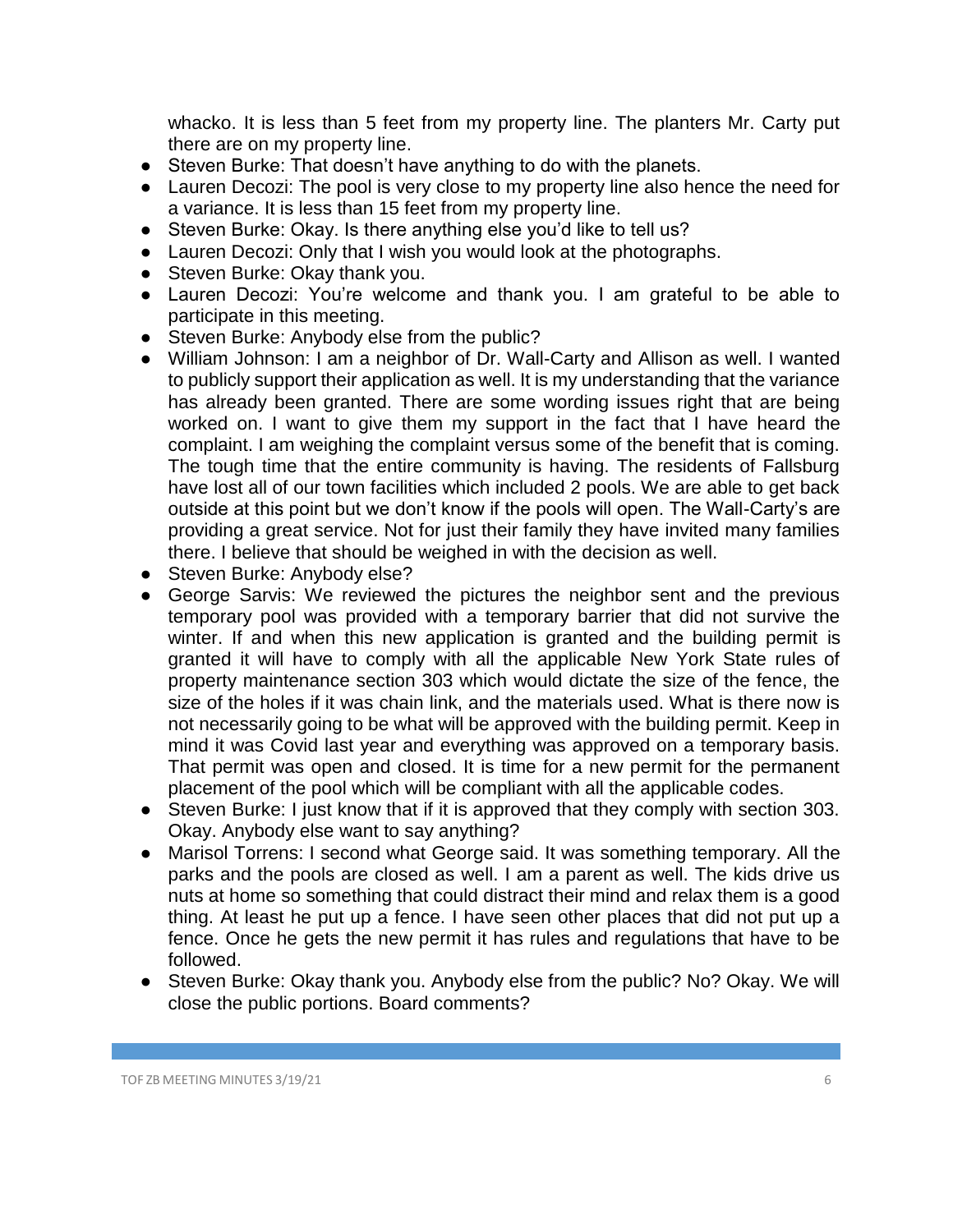- Steve Altman: I would like to see those pictures.
- Steven Burke: Anyway we can see those pictures now?
- George Sarvis: No. They were sent to Jen and we reviewed them from Jen's desk.
- Marisol Torrens: It was those little chain link fences that you put under your deck.
- George Sarvis: It was basically lattice.
- Marisol Torrens: That was what it was. A couple of weeks ago we had strong winds. Maybe with the wind it went away. Again everything was temporary. Now that he has been educated he is doing what he has to do.
- Ellyane Hutchinson: This permit is just to approve the one that was already done based on the wording. He has to do another permit when this one expires?
- George Sarvis: That is correct.
- Steven Burke: Any other Board comments?
- Mike Bensimon: I went to the property during the summer and looked at how everything was situated. It seems to make sense. It is a small property to begin with. There is not a lot to work with. With regard to the public comments about the flooding and the basement. That is not something you can anticipate and if it does it becomes a civil matter. It is in the owner's best interest that it doesn't happen. Like before I am for this application.
- Steven Burke: Any other Board comments?
- Thomas Little: I approve and accept this as long all of the safety protocols are put in place. I remember this from the last go around. As long as the fence is up for me I think this is the second go around. Just approving of something that was already approved is enough for me to approve it again. I think the second go around for summer number 2 if there are some other reinforcements to make sure all is good I am totally fine.
- Steven Burke: Like I said one of my conditions is going to be they comply with the section and the fence material. They are going to have to go through Code Enforcement anyway. If we approve I am making that condition anyway. Let's run down the criteria. Whether the benefit can be achieved by other means feasible to the applicant?
- 3 Board members vote yes, 2 vote no.
- Steven Burke: Undesirable change in neighborhood character or nearby properties?
- 4 Board members vote no, 1 votes yes.
- Steven Burke: Whether request is substantial?
- 4 Board members vote no, 1 votes yes.
- Steven Burke: Whether request will have adverse physical or environmental effects?
- 4 Board members vote no, 1 votes yes.
- Steven Burke: Whether the alleged difficulty is self-created?
- All Board members vote yes.
- Steven Burke: Lead agency?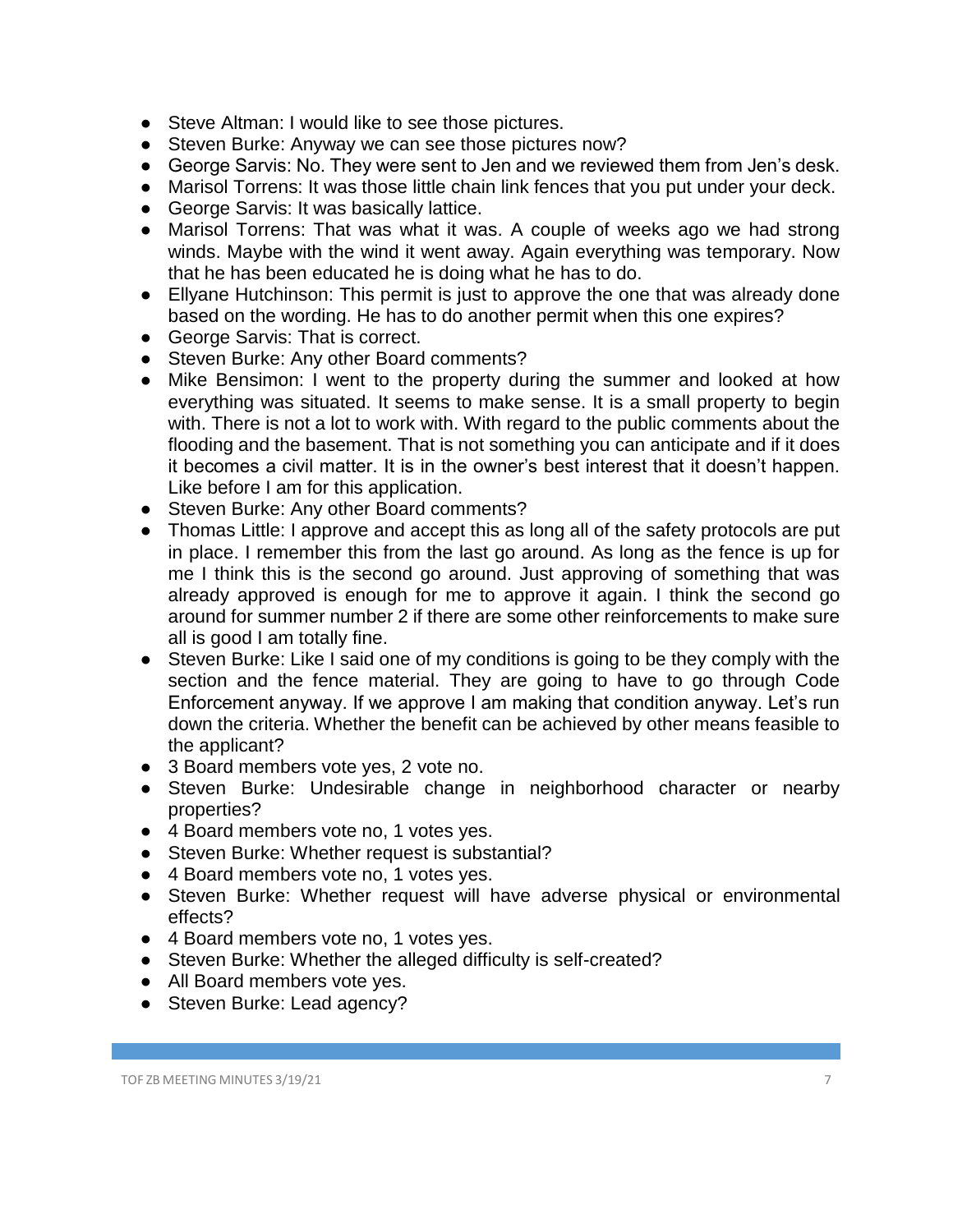- MOTION:
- Mike Bensimon motions for lead agency. Ellyane Hutchinson seconds. All in favor.
- MOTION:
- Mike Bensimon motions for neg dec. Ellyane Hutchinson seconds. All in favor.
- Steven Burke: Do I have a motion to approve or deny with the condition that they comply through Code Enforcement town section 303 with the fencing and the materials used in the future?
	- MOTION:
	- Ellyane Hutchinson motions for conditional approval. Thomas Little seconds. Steve Altman opposed. Mike Bensimon approved. Steven Burke approves. Motion passes.
- George Sarvis: Just to be sure that was 303 of the New York State codes?
- Steven Burke: Yes New York State. The Town of Fallsburg is going to adopt them because he has to become compliant. Mr. and Mrs. Wall-Carty you have your variance.
- 2. HARMONY HILLS SBL# 36-1-28.17 Requests several area variances to reduce the required front yard set back from the required 175 feet to 35 feet, side yard set back from the required 50 feet to 20 feet, to increases the density from 25 units to 31 units, and to increase the lot coverage from 25% to 27.6% to build a caretakers house. Zone: R & PRD. Acres: 8.36. Location: 404 Laurel Ave., South Fallsburg. Cross Roads: Brickman Rd.
- Joel Kohn represented.
- George Sarvis: Can I start with this property is required to have a 239 review because it is within 500 feet of a county road and it has not come back yet.
- Steven Burke: We are going to hold the public on this. We are not going to vote. We are also waiting for the 239. We are going to hear the public if there is public. We are not going to vote. Have you been to the Planning Board?
- Joel Kohn: Yes I have and I understand that it was discussed that the Planning Board will hold another public hearing on this before the Zoning Board will vote on it. I do also want to make sure the 239 has been sent to the county.
- George Sarvis: It has.
- Joel Kohn: This project is Harmony Hills. It is a duplex development consisting of 30 units on 8.3 acres. It is on Laurel Avenue. It has about 6.86 on the east side of Laurel Avenue and about 1 and a half on the west side. Is it better if I share my screen and show the site plan?
- Steven Burke: Absolutely.
- Joel Kohn: The proposal is to add a caretaker's house on this side of Laurel Avenue. They are in need to have a caretaker's home. It is something needed for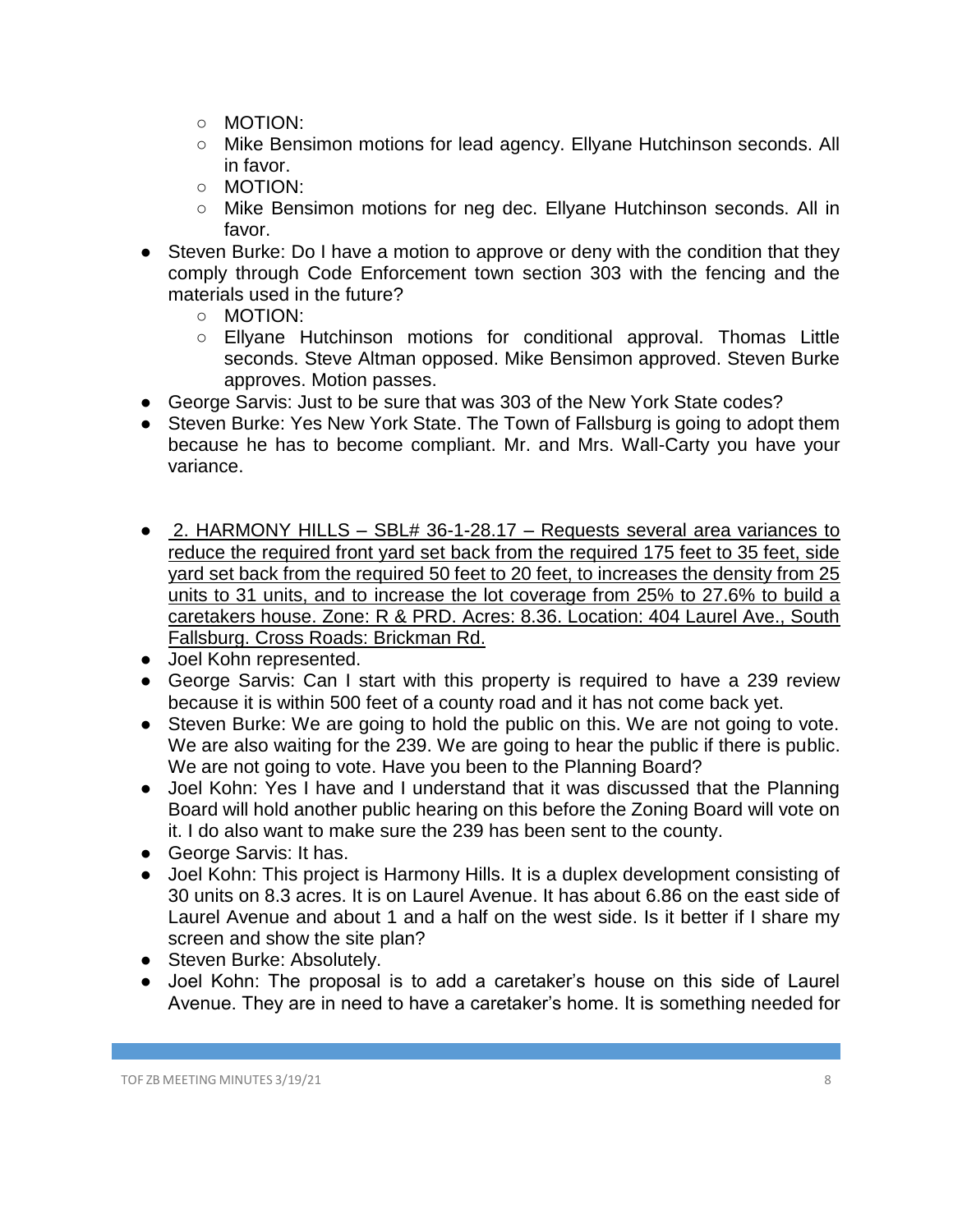the community and the development. They will need 3 variances from the Zoning Board to get that approved. There will be a variance for density. Right now they have 30 units. Only 25 are allowed through the duplex code. We will need a variance for density. The second will be lot coverage. The maximum lot coverage is 25%. A driveway and the caretaker's house will be a total of 27.6% lot coverage. There will be a need for a front yard variance. Duplex code requires 175 feet front yard. This is only 35 feet from the front which is the same as a single family would be in this zoning. The side yard setback is required 50 feet this will be only 20 feet which is also the requirement for a single family home. In reality this is the same parcel as the duplex development but you could look at this as a single family home on the side of the ride which won't bother anyone and there won't be any crossings.

- Steven Burke: Anything else?
- Joel Kohn: That is it for now.
- Steven Burke: Board questions? No? Okay. I have a question. I know each and every one of these projects are the same. You want to get the most of what you can on a lot that is only but so big. I do understand that. I understand why. You could easily solve the caretaker's situation by reducing one of your units. Instead of going for 31 units and go for one less and make that a caretaker's house.
- Joel Kohn: This is already an existing project. It is not being built. It is not a new project. It has been built out in 2014 and 2015.
- Steven Burke: I understand. What is it you want to do then?
- Joel Kohn: There are 30 people that have homes in this development and now they want a caretaker's home.
- Steve Altman: So all of the homes are occupied or sold or rented?
- Joel Kohn: Correct.
- Steven Burke: So what about the density from 25 to 31?
- Joel Kohn: What I am saying about today's zoning code they are allowed 25 units. If this was a vacant piece of property they would only be able to put 25 units. There are already 30 units. We are now adding one more so 31 units versus 25 allowed. We are just asking for a variance for 1 additional unit.
- Steven Burke: Again the wording is not the way I understood it. That is why I am asking that question. You are asking for 1 more unit for the caretaker.
- Joel Kohn: Correct.
- Steven Burke: All those units are bought and sold?
- Joel Kohn: Yes they are all occupied since 2015.
- Steven Burke: Do you want to put the caretaker's house inside the development?
- Joel Kohn: This is kind of inside and outside. This is right across the street if you saw the map. It is not within the development but close enough.
- Ellyane Hutchinson: There was a note that this was agreed when the variance was first issued that it was not to be built on that side because of storm water drainage.
- Joel Kohn: That was part of the Planning Board notes and that is what we are going through the Planning Board process to get that off of the site plan. That is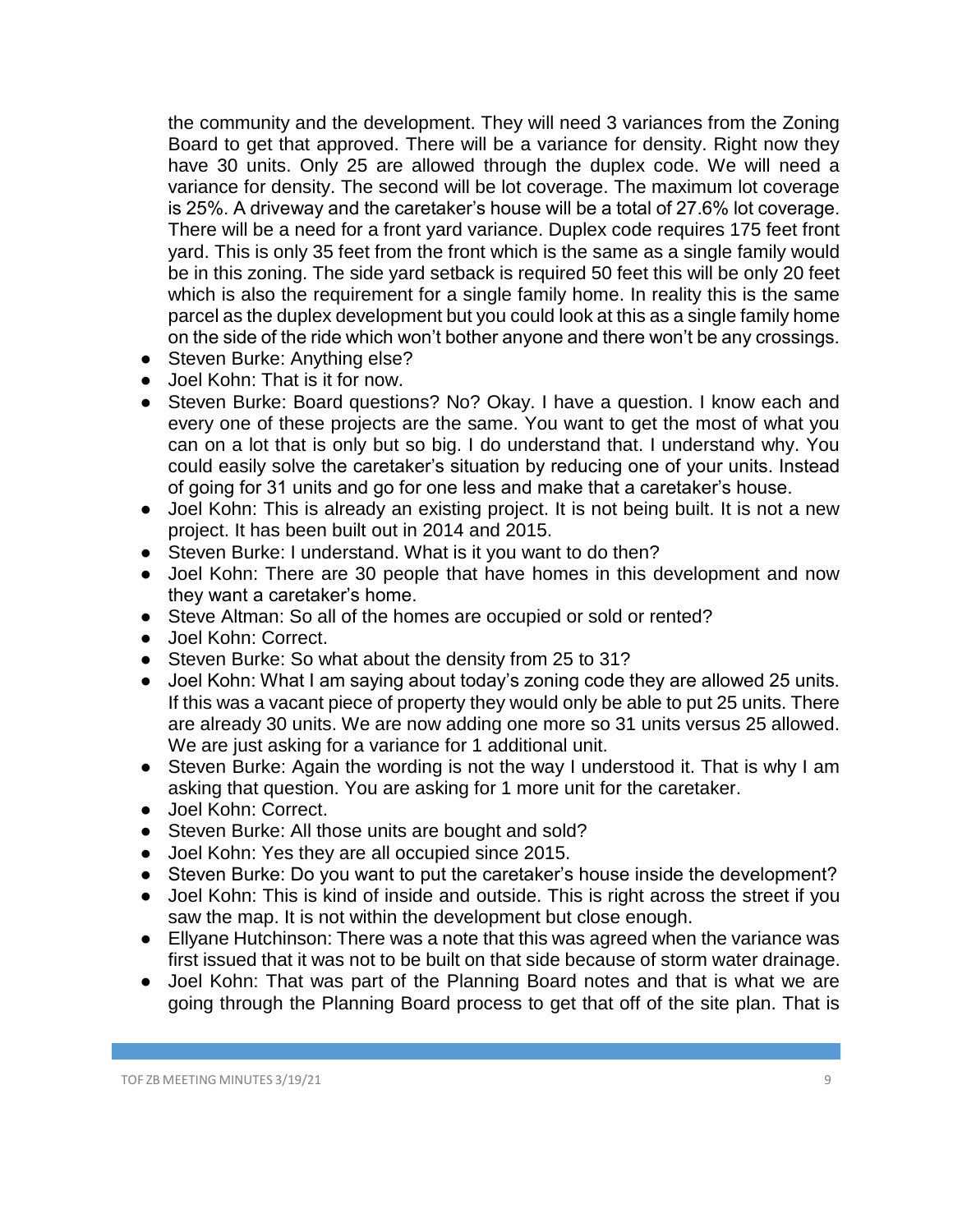why the Planning Board wants to hold a public hearing on that as well.

- Steven Burke: Any other Board members have any questions?
- George Sarvis: I'm not a Board member but I have a question. Where the proposed caretaker is on the other side street I see there was a note on the previous site plan that it would be a conservatory and there would be no buildings built on that. Do I have the right property and if I do can you elaborate on that?
- Joel Kohn: Yes you do and that is the same question Ellyane just asked. This is in front of the Planning Board for the matter of removing that note from the site plan. This is why the Planning Board wanted to have a public hearing on that as well.
- George Sarvis: So I am thinking about the right property.
- Joel Kohn: Yes.
- Steven Burke: Anybody else from the Board have a question for Joel? No? Okay. We will open it to the public. If there is somebody here we will let them speak. We are also not going to close the public. Anyone here from the public?
- James Legari: As an observer I've been watching this Board and the Town Board for a number of years. It seems to me that developers present a plan, often times before the Town Board before they get to the Planning and Zoning Boards, and they make whatever changes and agreements they have to make to get the plan approved. In this case I have been told is that when they made the original plan they agreed and the town agreed there would not be anymore building on this property or property associated with this development. We are back here again for all of the reasons the chairman eluded to. As a business they want to make maximum use of the investment they put in. I don't think it should be done for two reasons. One in this case storm water drainage going back several years the town and Code Enforcement agreed they needed this drainage. The developer agreed and it is in writing. So now we are back here wanting to make another change. I urge that this Board, the Planning Board, and the town not allow these things to continue. There is another reason for this. When the development was originally put together everybody that was interested in the development walked away knowing that the town agreed this was all said and done. Now we are back here again. I will quote the attorney representing this group. I think he said a little while ago no we are not concerned about a tunnel or a bridge but we will do as often do and come back for that later. I urge that the Zoning Board uphold what the town and various boards already agreed to and not allow these things to continue.
- Steven Burke: Anybody else from the public?
- Steven Arby: I appreciate the opportunity to comment on the construction proposed by the Harmony Hills on Laurel Avenue and the variance being requested. From recent Planning Board meetings I have attended I understand that the caretaker home being proposed would be on a section of the property which has been restricted to stormwater management. In February the Planning Board stated that the area of the property was set aside not to be built on. That was also my understanding when I attended a public hearing back in 2012. The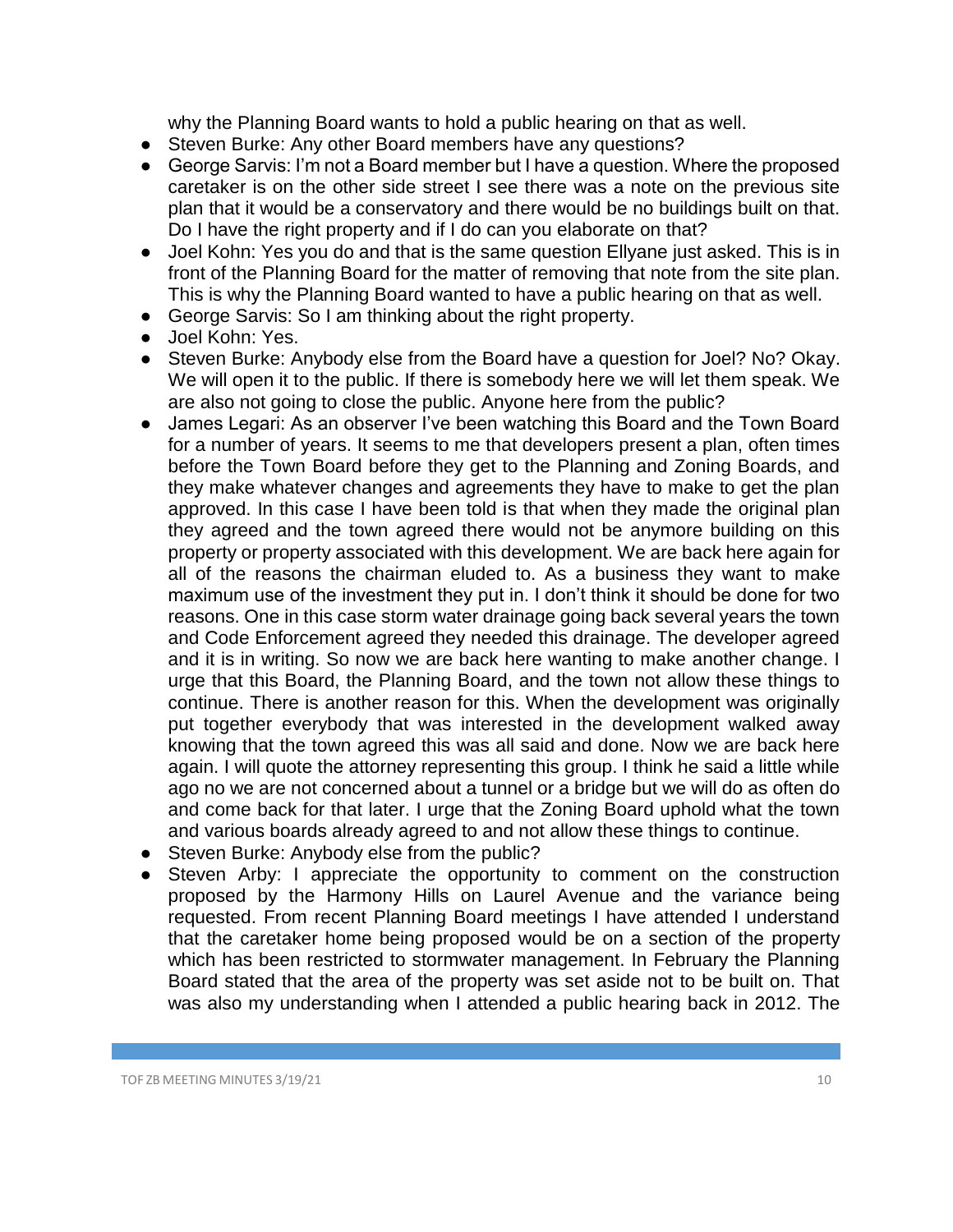Harmony Hills stormwater basin is currently a wooded area and my property adjoins it on Laurel Avenue. For years I have understood that this land could not be built on. From my perspective construction of a caretaker home in this location would have a significant impact. I am opposed to the variances being proposed. There were meetings on this project as far back as 2007. I recall from the meetings from the Planning Board it was clear to have no buildings on the west side of Laurel Avenue. This was to only be for stormwater. In 2012 in order to be able to build to the extent where the 15 duplexes are now on the east side they agree not to build on the west side of Laurel Avenue. I understood this was a significant condition of the Planning Board's approval and this is important to me. In a public hearing on this project in April 2012 I stated I was concerned about traffic and noise on the road adjacent to my property. In the meeting I was told there would be no people building or anything on the same side of property other than stormwater. Then the development was constructed and has operated for over 6 years without a caretaker on site. I don't see why the caretaker could not be on the east side of Laurel Avenue. I want to speak briefly about why I find these requests for variance to be substantial, detrimental, and self-created. First they are requesting approval for 31 units and maybe they aren't quite there yet when only 25 would be allowed from the current zoning. My concern is that this is a substantial increase in the homes and the homes already fill the property on the east side of the road. To ask for permission to build on the west side on the stormwater site would be detrimental for me and my neighbors. Second they are requesting approval to increase lot coverage to 27.6% when only 25% is allowed. I want to raise the importance of open space and having open space on any project supports the overall character of the neighborhood for all residents.Laurel Avenue is already a busy area and open space is limited. Increasing lot coverage by adding a unit is not supportive of the environment on Laurel Avenue. I have a couple other brief points to mention. The applicant wants to reduce the front side from 175 to 35 and on the side from 50 feet to 20 feet. The front is a huge reduction. The purpose of the setback is to support safety and space between properties. Needing such large changes shows that the site is not appropriate for a home. We know it wasn't designed to fit a home. The purpose of that side of the property was to be stormwater only. The project would have an adverse impact. I brought up the increase in noise, light, the traffic next to my property. It would compromise the open space which was agreed to. For all of these reasons I respectfully ask the Board to not approve these variances. Thank you for hearing me.

- Steven Burke: Anybody else?
- Mauve Tour: I am attorney from Albany New York. We have been retained by the SYDA Foundation to address this application. One of the things that has caused me a little difficulty is exactly what we are hear to talk to you about. There is the proceeding before the Planning Board. We have also been monitoring that. The Planning Board has not acted yet so technically you folks don't have anything in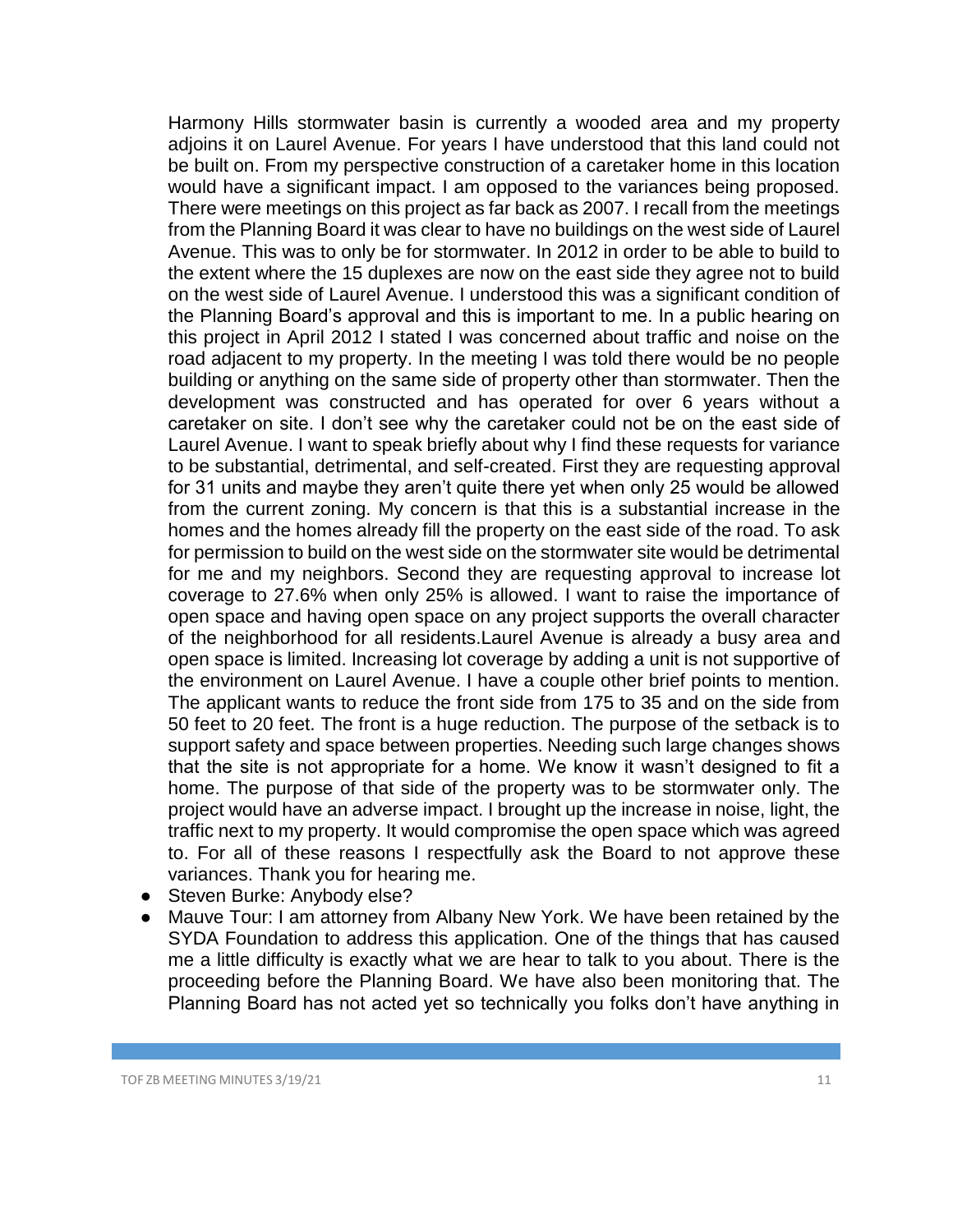front of you this evening except to talk about this application. I thank you for taking the time to do that because I think this is a very important application for the foundation and the community. If you look at this application what became really clear to me is it does not qualify for these variances. Chairman Burke you did a great job of going through the requirements for variances. I think if you look at this application you will find these variances are more substantial than they've been represented to be. This is why the foundation opposes it. This restriction that is currently part of the site plan prohibits any structures on this area of the property. That was a bargain for restriction. In exchange for that restriction they got to have 30 units. In exchange for that restriction they had to have the stormwater on that separate parcel. Back in 2007 according to the minutes of the Planning Board the prior development had a caretaker cottage. When they decided to increase the size of this development and go from 7 units to 15 duplex units it did not include the caretaker cottage. That was a choice that was made. However it was a choice that was given consideration of density of this unit. In making that choice they also made a choice to give up development rights on the other side of the right. The first argument for a variance is that it is a necessity. While we have heard they would like a caretaker cottage and they need a cottage we have not heard why. It goes to say that this Board has the right to say show us your need. Show us that this creates an undue hardship and that you can't use your property. You've heard all the comments about the undesirable impacts of this. It is not a residential parcel. It is a parcel that is part of a duplex development. In looking at the impacts on the neighborhood you have to look at not just the adjoining neighbors but also the foundation. The foundation has been located there for over 40 years. They have been a good neighbor. They used these areas as walking paths. There are meditation areas. Taking down the woodland area will have an impact. In terms of the benefit to be achieved it really isn't clear what the benefit is except for convenience to the development but it is very clear what the detriment is to the community. The other question is can this be achieved by other means. Again Chairman Burke you asked can this be done on the parcel. I listened while Mr. Kohn indicated that the other parcels are occupied. That does not indicate that there isn't one available for this purpose. I think that is a legitimate issue. There is also other faces on the parcel. They chose to fully develop this parcel. There is a swimming pool. There is a basketball court. They does not mean there is not an area available within that section of the property that they cannot have the caretakers cottage. They may not want to do that because they already have maximum coverage and they would have to make adjustments. The community should not suffer a detriment because they want an additional benefit in addition to what they already asked for. These are substantial variances. There is one variance that is not even mentioned. In looking for the setback reduction there is also a buffer requirement on single family homes. There is supposed to be a 75 foot wooded buffer in front of the property. You saw when we looked at the site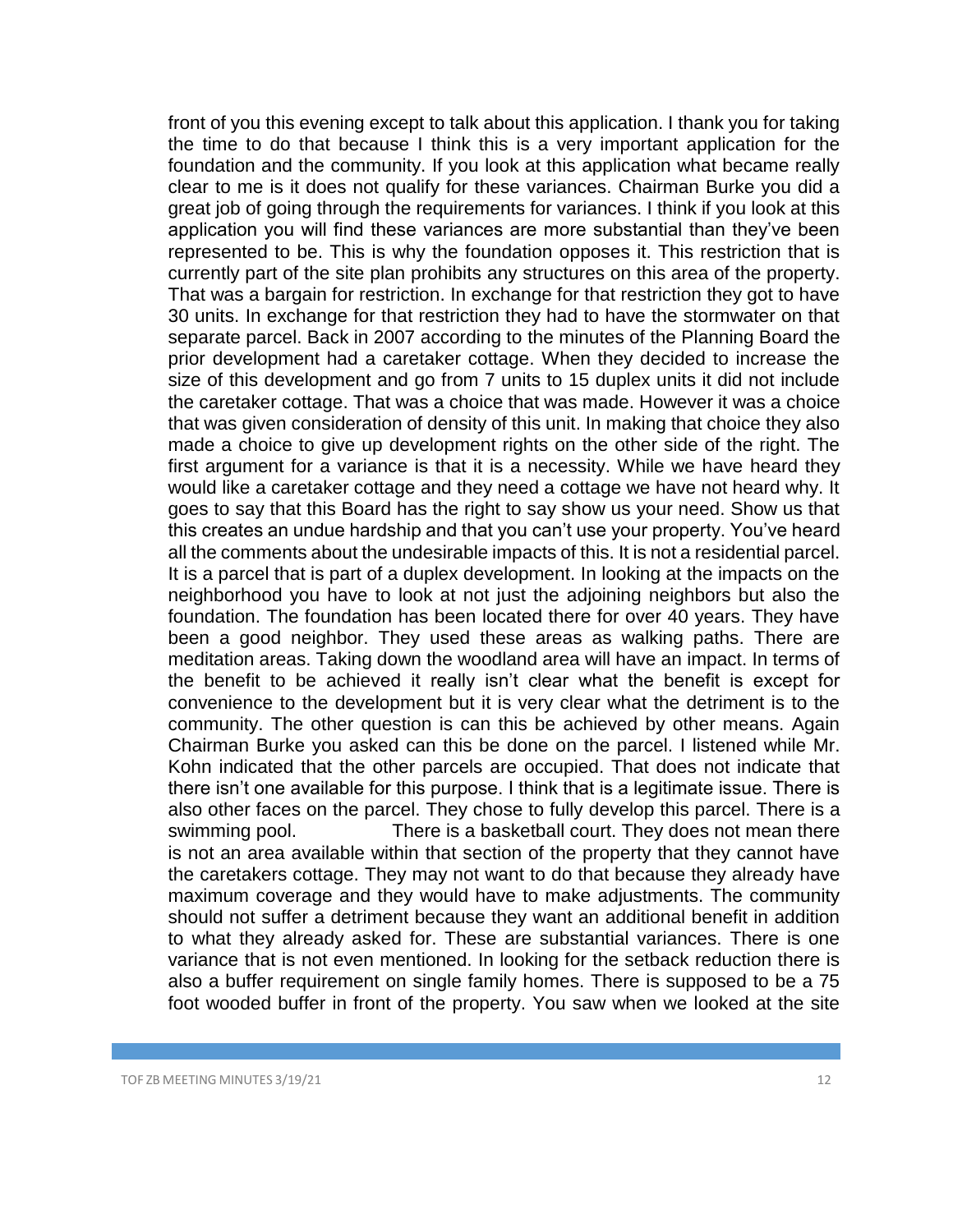plan on the screen that is a parking area. That too will change completely. The neighborhood, the community, the feel for those adjoining properties. We are looking at a 76% reduction of the setback of the buildings but we haven't discussed what is going to happen to the buffer that is supposed to be in front of residential properties in your community. The side yard buffer is also a 60% reduction. This is not the same as a single family house. They used this portion of the property for development. They now want to put a caretaker there. That is more akin to home occupation. Home occupation would mean that this is part of the development itself. They would ask that you consider this very carefully. It sounds like it is a small increase in lot coverage going from 25% to 27% but the 25% max out coverage was achieved by bargaining the development rights away on the other side of the property. You are getting a little bit of a bait and switch here. We come in and we want to say we want to maximize development on this parcel. Now we want to go beyond the maximized and we want to use the stormwater area for a caretaker cottage. That brings us to the environmental impacts. There is nothing in this application that evaluates the stormwater impacts. There is nothing in this application if you add more impervious surfaces such as the house, such as the driveway that it won't impact the stormwater management for the other 30 units. That has not been provided and that is critical information because that was the very purpose of this parcel. I don't think the Board can ignore that this is a selfcreated hardship. They built the development. They did not put in a caretaker cottage. They sought to maximize every square inch of this parcel and now they want to go even further. At this juncture it is before the Planning Board and they have to decide if they are going to lift that prohibition they wisely put in place when they considered this initially. Right now you can't act but we ask you that you consider all of these factors as you weight whether or not to let this application to go forward. We did submit written comments today and I do not know if your Board received them. I would note that on your public notice it says they have to be submitted before 4 o'clock the day of the hearing. I understand that ZBAs are tough. I have sat on my ZBA for years. If you need comments earlier particularly if you are going to continue this hearing we would like to know when is a reasonable time to submit comments so you have them for full consideration. I may want to be heard again and may have some additional comments when we come back before you. I think this is an application that demonstrates why variances can be really detrimental to neighbors and the overall feel of your community. I thank you and ask you consider the written comments when you get them. We ask on behalf of the foundation that this application when it is put to a vote be denied.

- Steven Burke: Anybody else from the public? No? We are not closing this public portion because there were people who were here tonight that should not feel like they were wasting their time. Joel we are not voting. I think we will end it here.
- Joel Kohn: That is fine. Thank you
- Steven Burke: You got the gist of what was agreed upon years ago. I do agree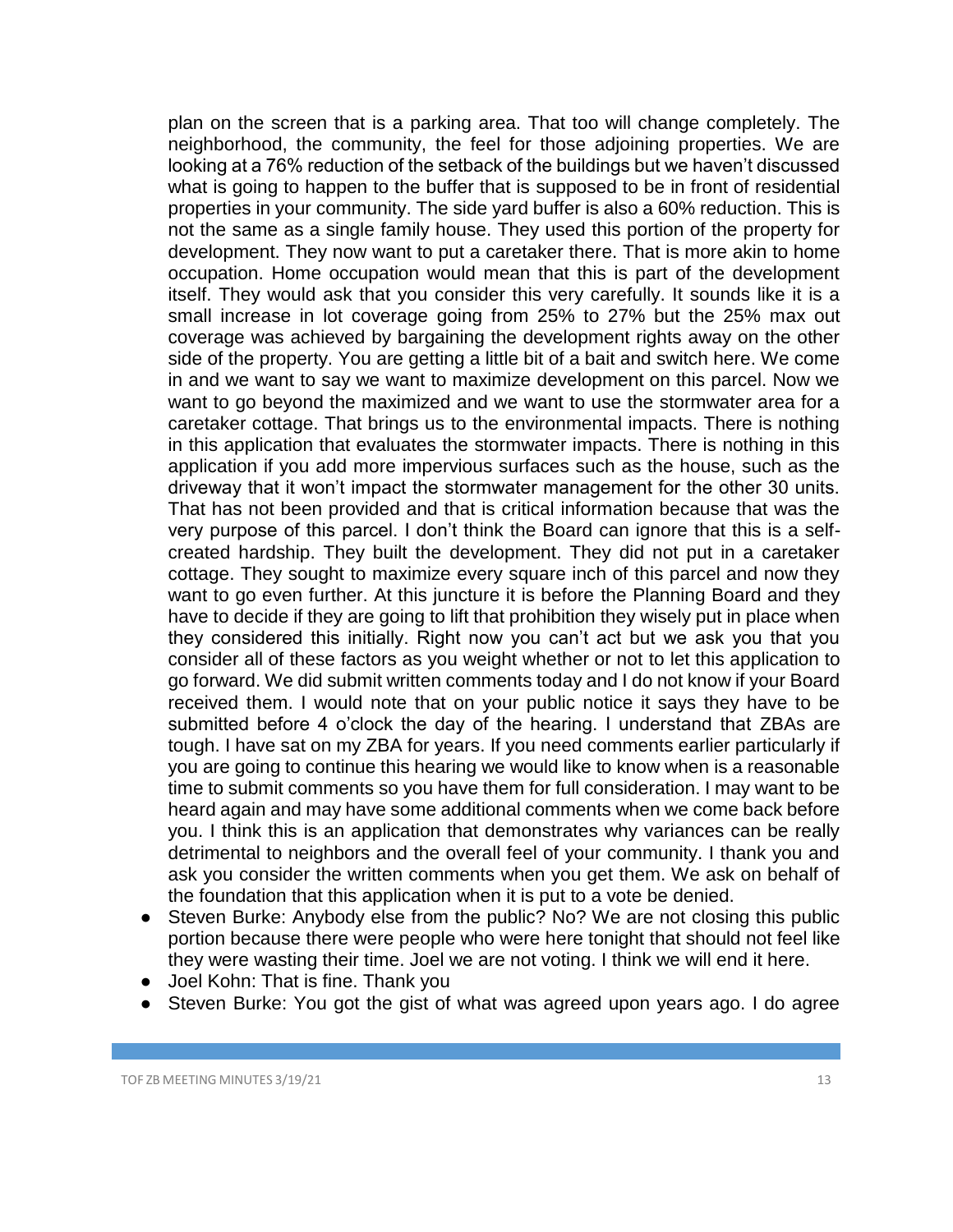with it but I am just one person. Hopefully we will see you next month.

- 3. ECHO LAKE PROPERTIES LLC SBL: 37-1-6.2 Requests 2 area variances: minimum floor area to go from required 1200 sf to 660 sf and side yard set back from required 20 feet to 14 feet. Zone: R. Acres: 60x139. Location: Sea Isle Dr.
- Jay Zeiger and Gilbert Gordon represented.
- Jay Zeiger: This property is located in the Echo Lake community. It is part of a subdivision that was approved long ago in the 50s or 60s. The subdivision created a whole bunch of small sized lots including this one. There is a lot of houses built in that subdivision. Many of the houses are smallish houses which are consistent with the size of the lot. If you look at the original subdivision application which was approved you will see there are many houses shown as proposed and where they would be located. Many of them with a 10 foot setback which is what the subdivision contemplated at the time of the approval. What has happened since that subdivision map was approved is the town established zoning districts and put this property in the R zoning district. We are not subject to the above requirements of the R zoning district. 1 is the house needs to be 1,200 square feet and the second that there is a 20 foot requirement for the side yards. What we are proposing is 2 variances. 1 is a smaller house at 660 square feet and the second is a 14 foot side yard instead of the 20 feet. Again the 14 feet is more than what is shown on the original subdivision map when it was adopted but it is less than the 20 foot required. We understand that the R zoning district also requires half acre lots. We don't know the variance on the size of the lot because we are a pre existing lot. This lot is .15 acres and this is a lot that under the current zoning would never be allowed to be created. The other thing you will see is the lot has some issues beyond being a small lot. It is adjacent to the town pump station and it has a forced easement on the lot which kind of cuts out the areas of development. I sent you a picture of the house is proposed. The idea is to have a completely all glass wall. The wall you see is pictured from the lake so it would have a nice view from the lake and be attractive from the lake. We are going to keep as many trees as we can to keep it wooded. We are requesting 2 variances to allow this house to be built on what is an existing undersized lot.
- Ellyane Hutchinson: There were no buildings on this lot before?
- Jay Zeiger: No this has been a vacant wooded lot. It was never built on.
- Steve Altman: Are you saying all the surrounding houses in this sub development are on the same sized lots and the same sized footprints as you are proposing here?
- Jay Zeiger: I have the subdivision map that is attached and yes the subdivision had many small lots of this size. There are many houses in this community that is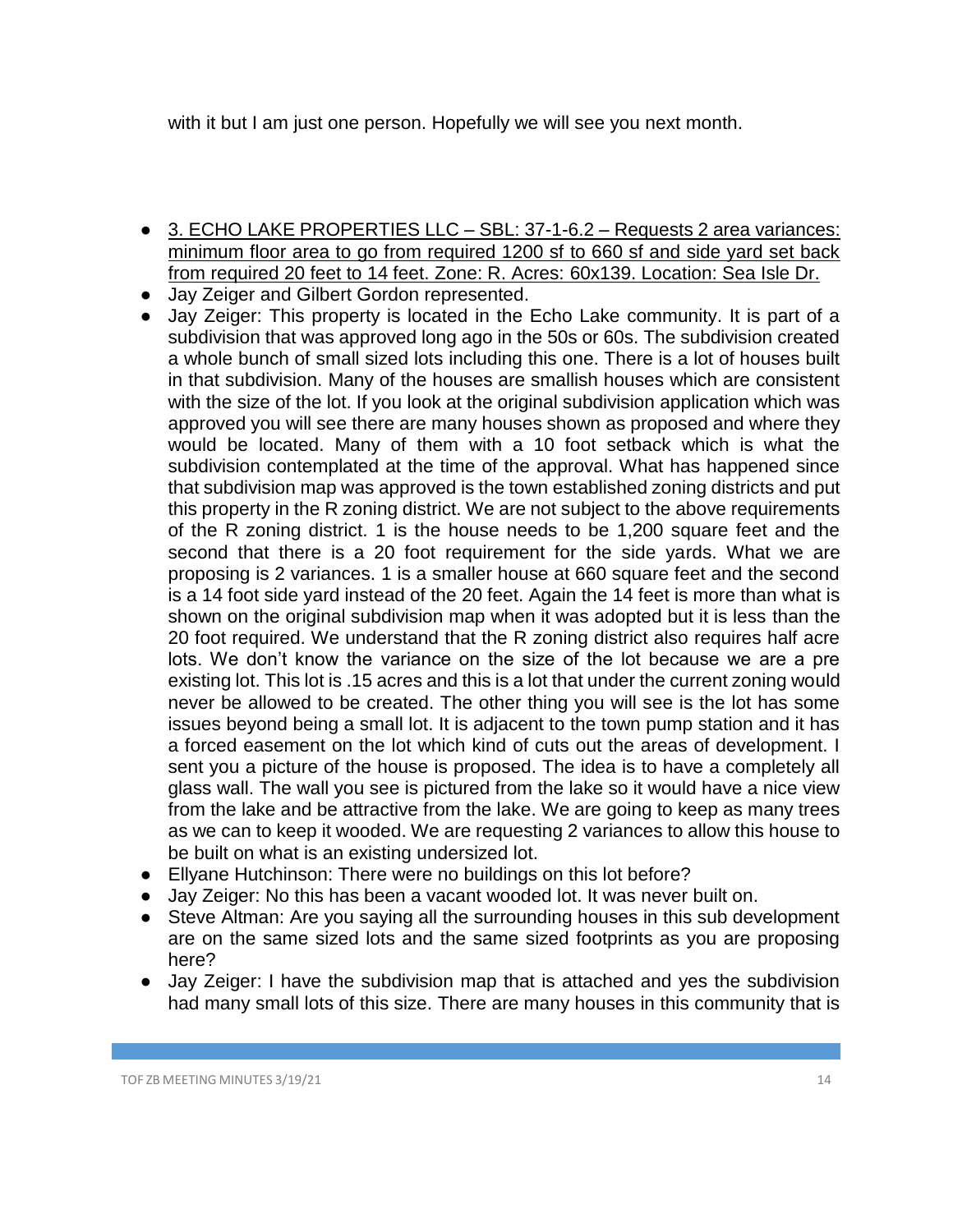of similar small size. There are bigger lots. This builder is Gordon Gilbert. He himself has built houses in this community that are larger than this. Generally it has been a combination of several of the existing lots that were then put together. In this instance Mr. Gilbert only owns this lot and he can't do it as a lot combination. The size of the lot is existing and there is not adjacent lots he can build. I don't know if you've seen any of the lots he built along Echo Lake. All the new lots on Echo Lake are the ones Gordon built including the one he lives in.

- Steve Altman: Do we have a picture or a site plan to see the sizes of the other houses? I understand some lots were melded into one lot and a bigger house was put on it. To me if the majority of the houses are similar to what you are proposing then I would think positively.
- Gordon Gilbert: I think quite a few houses were built back when this development was started back in the 60s. I think it may have been a REC1 zone back in the day which required only 600 square feet minimum of building. I would say at least half are built that way. According to the sketch we sent in from the original plan they are all built to 10 foot side setbacks. They appear quite close. I guess another point would be if you were to use the current R setbacks of 20 feet with 35 in the front and 25 in the back you would only have a footprint of 800 square feet. It isn't even possible to build 1,200 square feet unless you do 2 stories. It is kind of like different zoning setbacks are being forced on these tiny lots. Basically the house we are proposing is much more beautiful than the existing cottages. It is similar in size, setbacks, and characters to the ones that are there.
- Steven Burke: Any other questions? Board comments? No? Okay. Violations?
- Marisol Torrens: No violations and mailings are perfect.
- Steven Burke: I didn't go into the development. Is it true that most of these buildings that are existing are similar as far as lot size?
- Marisol Torrens: Yes. They are small. It is a small area for lot size. There is an underground line on the bottom that is why he is forced to build a lot smaller.
- Jay Zeiger: That is the forced main easement.
- Steven Burke: Anybody else have any questions? Okay we will open it to the public. No? Okay. We will close the public portion. Board comments?
- Steve Altman: I have no problem with this.
- Thomas Little: No comments.
- Ellyane Hutchinson: No comments.
- Mike Bensimon: No comment. I do have a question. The owner has owned other properties in this development? Built and sold them?
- Jay Zeiger: Yes other than the one he lives.
- Mike Bensimon: Which is not this one. Is he looking to build this for somebody? Is he looking to build this to sell?
- Jay Zeiger: He has a customer he is building for.
- Mike Bensimon: Thank you.
- Steven Burke: I don't have any questions either. We will run down the criteria.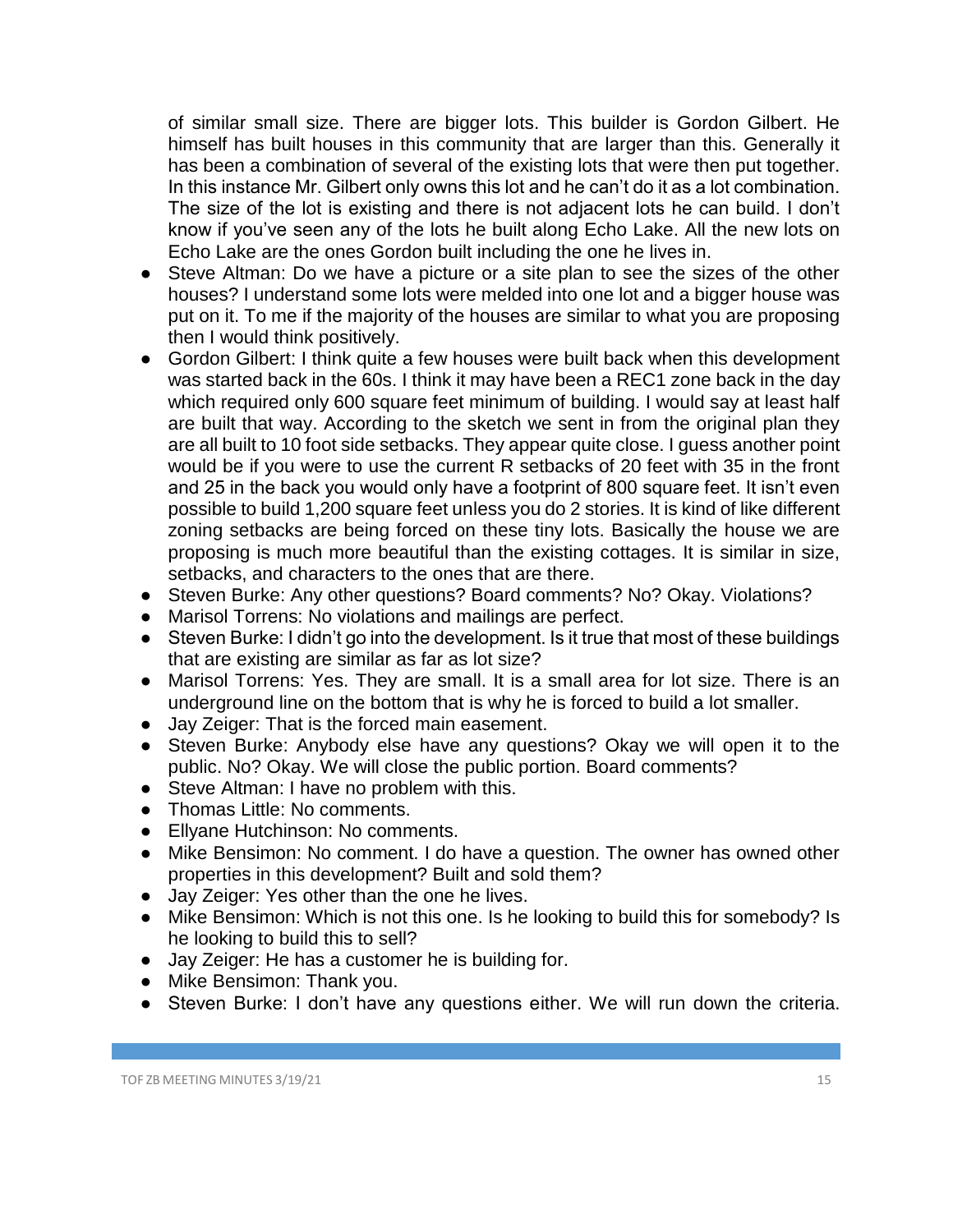Whether the benefit can be achieved by other means feasible to the applicant?

- All Board members vote no.
- Steven Burke: Undesirable change in neighborhood character or nearby properties?
- All Board members vote no.
- Steven Burke: Whether the request is substantial?
- All Board members vote yes.
- Steven Burke: Whether the request will have adverse physical or environmental effects?
- All Board members vote no.
- Steven Burke: Whether the alleged is self-created?
- 4 Board members vote yes, 1 votes no.
- Steven Burke: Lead agency?
	- MOTION:
	- Steve Altman motions for lead agency. Ellyane Hutchinson seconds. All in favor.
	- MOTION:
	- Steve Altman motions for negative dec. Ellyane Hutchinson seconds. All in favor.
- Steven Burke: Do I have a motion to approve one area variance for minimum floor area from a required 1,200 to a 650 and the second is for a side yard setback from 20 to 14? We are doing these together. I have a motion to approve from Steve.
	- MOTION:
	- Steve Altman motions for approval. Ellyane Hutchinson seconds. All in favor.
- 4. REFUAH HEALTH CENTER SBL: 50-5-15.2 Requests 2 area variances for relief from the maximum lot coverage of 25% to a proposed coverage of 46.6. And a variance to allow the manufactured office trailers onsite. Zone: B. Acres: 2.33. Location: 36 Laurel Ave.
- Jay Zeiger and Mike Reilly represented.
- Mike Reilly: This is a diagnostic center. We are here looking for 2 area variances. One is to allow the modular type buildings that are on site and being used as offices right now. The second is relief from the maximum lot coverage requirement. This particular use in this zone allows for a maximum of 25%. Right now we have a site plan that has been preliminarily reviewed by the Planning Board that has a proposed lot coverage of 46.6%. I would make note that when you look at the bulk regulations in the Business District that the majority of the uses have a max lot coverage of 50%. Even just regular offices. This falls under diagnostic center and that has a maximum of 25%. If you look at the site plan provided you will see that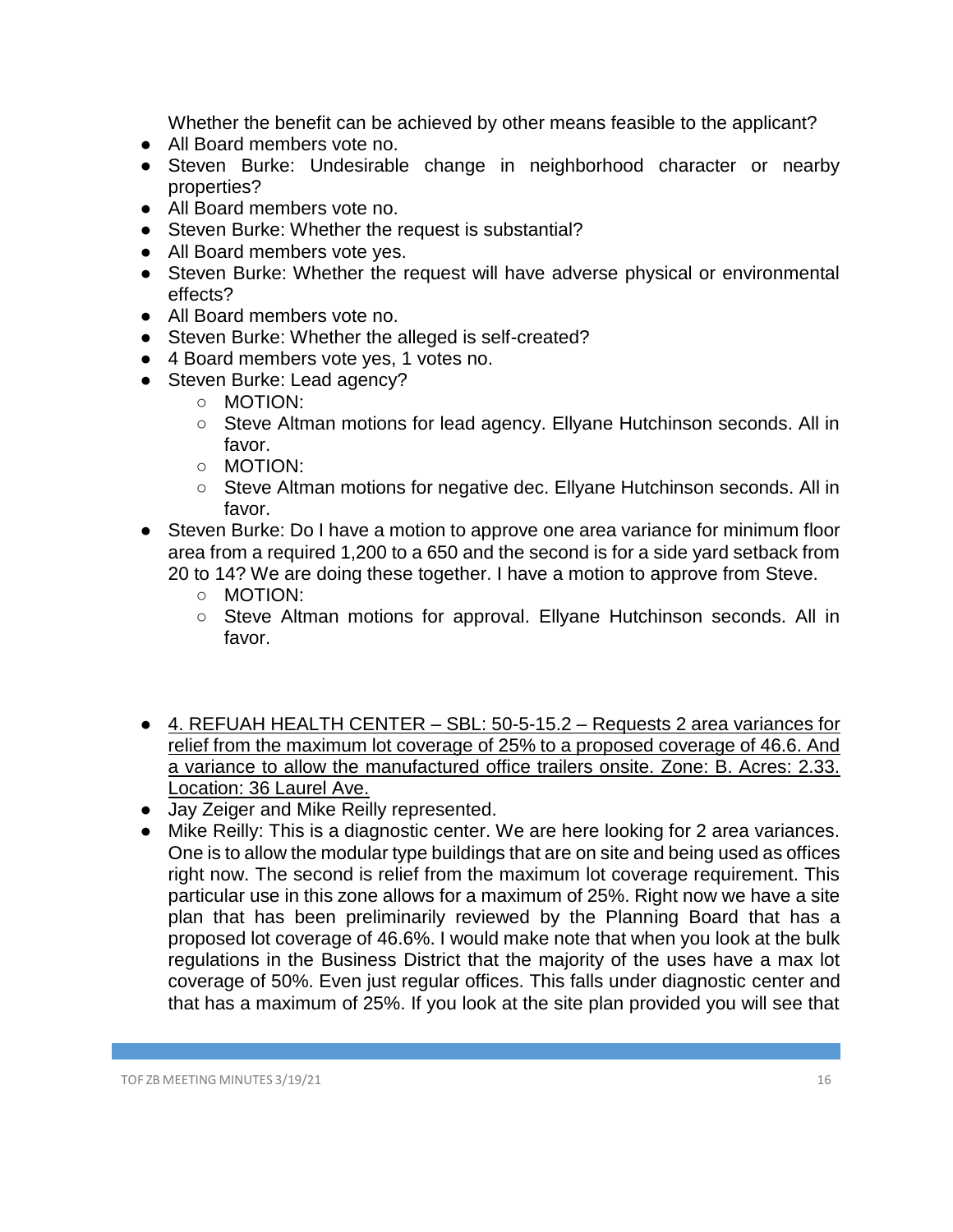we tried to improve the site. There is not a lot of parking or walkways. We tried to improve that by adding a parking lot. We are required to have 28 spaces and we have 36 shown. 2 entrances instead of 1 and both have decent site distance. Concrete sidewalks. That is what we are proposing.

- Jay Zeiger: Just to throw in on the lot coverage. Part of the lot coverage that is contributing is the old building which is not being used. The long term objective is to remove that building. We don't believe it is capable of being occupied or if it would be economically feasible to something that could be occupied. We are trying to get the cost of removal and that is still in process. It was a former school building and at the time the building was built asbestos would be the fire material of choice. The building is full of asbestos. The cost of removal is going to be enormous. We are trying to work with the site with what is there. Once that building is removed lot coverage would go down.
- Steve Altman: I'll tell you how old that building is. I went from kindergarten to 6th grade there.
- Steven Burke: Anything else?
- Jay Zeiger: I think Mike covered the highlights. There is maybe 25 or 30 items on the bulk table in this zoning district. 80% or more have a 50% lot coverage. Although we are going from 25 to 46 within the community and the character of the neighborhood we are within what most of the properties would be allowed anyways. If it were a professional office it would be at a 50% lot coverage.
- Ellyane Hutchinson: And that lot coverage does decrease when that building is taken out?
- Jay Zeiger: Yes sure.
- Steve Altman: The footprint of that building is the majority of the land.
- Steven Burke: My stipulation with this is I always like to get something to give something. The front parking lot that is there now is horrendous. I would like to know what your plans are to do anything with that. That would be a condition for me. That parking lot is dangerous. I've been there many times. I've used the facility. I think they are great. I think they are an asset to the community. I think they are great to have for the town. I am also not happy with how things are situated.
- Mike Reilly: I'll share my screen and show what we are proposing.
- Jay Zeiger: He wants to do that. He will share his screen.
- Mike Reilly: On the left side here is the existing site. You can see the trailers are in the hatched and cross hatched. There is one entrance. There is maybe 6 to 8 delineated parking spaces. Very poor gravel surface in front of the offices and it goes over in front of the old school building as well. There is some old fencing that is not installed correctly. This is what we are proposing to do. We are proposing a full blown parking area in front of the building here. All the way in front of the school as well. Handicap parking. A concrete sidewalk along the parking. On the downhill side we are proposing a timber guide rail which will be a bit of a drop off when we grade the parking lot. I think it will be much more improved. This will all be asphalt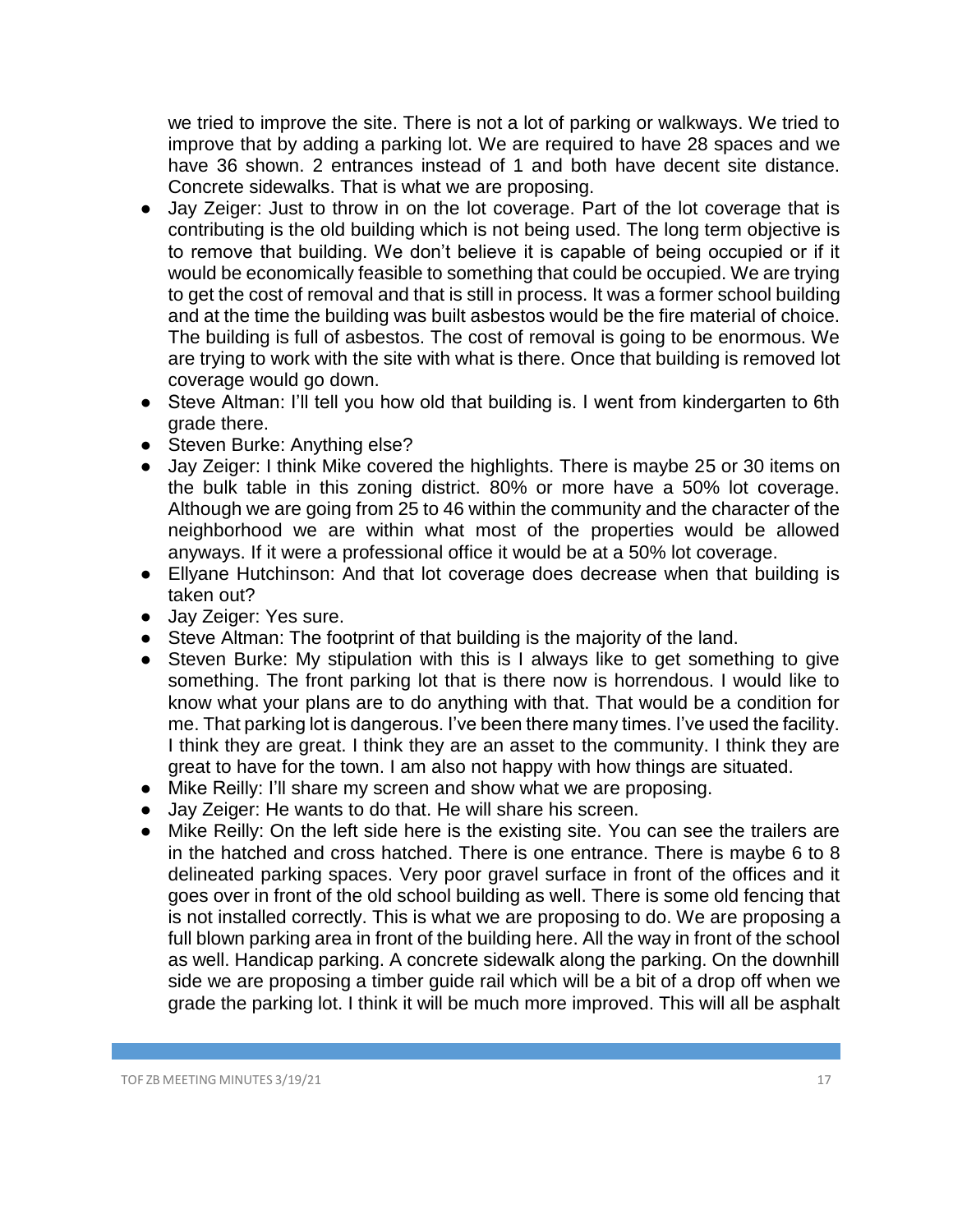paved. It will look nice in the end. That is what we are proposing.

- Steve Altman: What about rainwater?
- Mike Reilly: We are trying into the existing infrastructure along Walden Avenue. We will disturb less acres and won't need a full blown SWEPP but we will preparing a basic version.
- Steven Burke: What about that front parking lot? Can I get something on that?
- Mike Reilly: That front parking lot will be completely revamped. It will all be blacktopped again. It will 6 spaces. A couple of handicpapped. A loading space right in front of the offies. Then plenty of parking all the way.
- Steven Burke: Some kind of berm or timber fence?
- Mike Reilly: When I grade this out there will be a little bit of a drop off when we create the flat area for the parking lot because it is on a hill. What I proposed was a timber guide rail. Something that looks nice along the downhill side there to keep the cars on the parking lot.
- Steve Altman: The open space will be grass?
- Mike Reilly: Yes the area below the parking lot between the parking and Laurel will be grass. I imagine the Planning Board will require landscaping.
- Steven Burke: I will suggest Planning Board oversight on this if you do get it.
- Jay Zeiger: We are required so we are okay with that.
- Ellyane Hutchinson: I need to step away for a few moments. I will be back as quick as I can.
- Steven Burke: Anybody have any questions?
- George Sarvis: Is there any accommodation for the buses?
- Mike Reilly: I thought the buses could park in the northern part of the parking lot right here. Because I have some excess parking you could probably fit 3 or 4 buses right here and have plenty of parking. Right now I have 8 extra spaces.
- Steve Altman: It shows you creating another entrance?
- Mike Reilly: Yes Mollie requested that. She thought it would help with circulation.
- Steven Burke: I think that second driveway is good. The buses won't destroy the main one. Anybody else have any questions?
- Thomas Little: Just out of curiosity how long will a project like this take? If you were breaking ground today?
- Mike Reilly: It could take less than a month with the right contractor.
- Steven Burke: We addressed the paving and drainage. Okay any other questions? Board comments?
- Mike Bensimon: It is my understand that this organization is a medical center. They have a reputation for accepting all members of the community. Therefore I consider them a public good. I would approve as is or with some stipulations.
- Steven Burke: Anybody else? Let's open it to the public. Anybody from the public? No? Okay. We will close the public portion. Do we wait for Ellyane? I think we can go forward with 4 members. Are you okay with that Jay?
- Jay Zeiger: Yes.